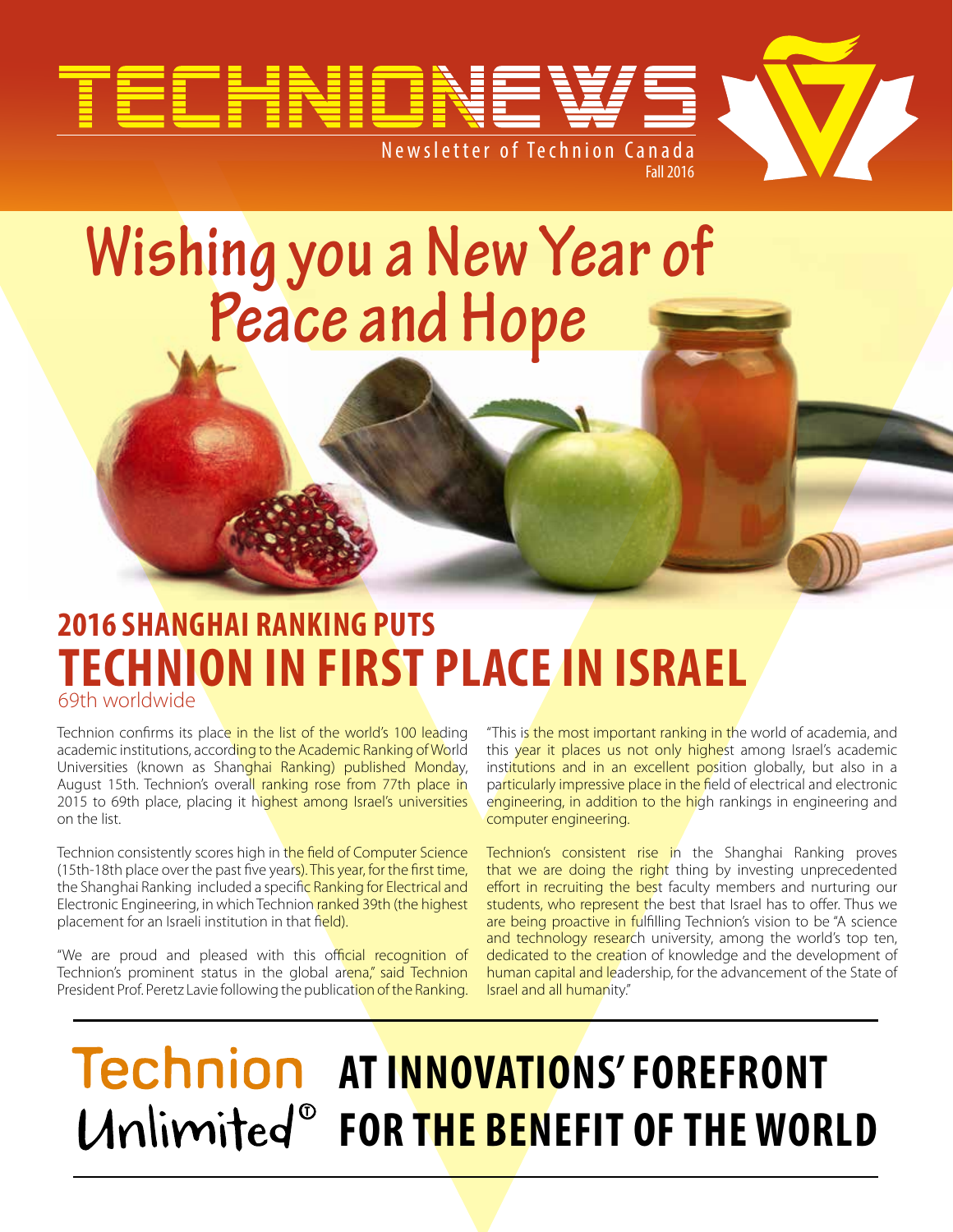

#### **Message from Doreen Green National Chair**

Lately, I have been thinking about my involvement with Technion and came to the realization that it has been a 30 year connection. So I ask myself, why is it that I still feel that same sense of passion and awe for this outstanding university.

I know that my initial feeling had something to do with my love of Israel, but it has grown into a great deal more. With each passing

year there has been something or someone that has strengthened the connection, both in Canada and in Israel.

There have been people here in Canada who have inspired me to want to be a part of Technion Canada and to work to reach out to others to become supporters - the founders of Technion Canada who saw the Technion in the early 1940's as the most important source of technological and scientific advancement of Israel; the visionaries like Mike Rand, who spearheaded the building of a graduate student's village; the leaders like Gary Goldberg, whose commitment to Technion is unwavering; loyal supporters like the Azrieli Family the Bloomfield Family, Syd Cooper, Seymour Schulich, Harry Sheres, Ike Wenger and Bill Wiener, just to mention a few.

At Technion, the faculty and students have always inspired me. I still feel the pride we all felt in 2004, when Distinguished Professors Avram Hershko and Aaron Ciechanover became Israel's 1st Nobel Prize winners in the Natural Sciences and then again in 2011 when Professor Dan Schechtman was awarded the Nobel Prize for Chemistry. I look forward each year to meeting Technion supporters and leadership at the Board of Governors Meetings led by Technion President Professor Peretz Lavie and BOG chair Larry Jackier. But to be honest, the most rewarding aspect of my involvement has been as the co-chair of the Student Affairs Committee of the Technion. These students have made me realize that anything is possible, when you have the passion for learning that they have, in an environment that both nurtures and challenges that passion.

This year at the Board of Governors meeting I had one of the most rewarding moments of my time with Technion, when I walked onto the campus and was greeted by my own grandson, Jonathan, who was spending the summer at Technion, as a Research Intern.

In reflection, it is for all of these reasons that I have remained involved with Technion. Every time this Institution has come up with some important research and I am convinced that it cannot out-do its last discovery, they top it and create a new standard.

How can one not be excited even after 30 years to see what the next 30 years will bring.



#### **Message from Marvin Ostin National President**

There never seem to be enough hours in the day for work, family and friends let alone giving time to a charity. But stop for just one minute and consider what getting involved in a charity can really mean.

You will meet new people with a variety of backgrounds who will broaden your

own horizons. In many cases, you will make new friends. Working as part of a team can be very rewarding and may also help you develop new perspectives on problem solving. The satisfaction you will derive from helping an individual or an organization move forward because of your knowledge or because you are part of the team.

Simply put, it can make you feel better as an individual.

Once you've made the decision to get involved, the next question is where. I would suggest Technion. Why?

The Technion – Israel Institute of Technology, the oldest Israeli university, offers degrees in science and engineering, architecture, medicine, industrial management and education. With 18 academic departments and some 50 research centres, it is often grouped with Stanford and MIT, universities that have played outsized roles in building their entrepreneurial ecosystems. Israel's movement, powered by Technion, is dubbed Startup Nation. The USB flash drive, drip irrigation, a Parkinson's drug, the Iron Dome air defense system, the data compression algorithm used in pdfs, and instant messaging are some of the inventions developed at Technion or by its alumni.

Want to get involved? Consider joining one of our National Committees e.g. PR, Finance, Endowment, Governance, Fundraising. You can also work with your local Technion Canada Council and help create awareness programs or a fundraising event in your city. You can let people know that you are supporting Technion by sending a tribute card in honour or memory of someone. Consider visiting the Technion yourself and experience the opportunity to explore worldclass science and technology, and meet the people of the Technion, including world-renowned professors and brilliant students who are shaping the country's future. In short, share your special talents, skills and interests in helping Technion Canada to ensure the Technion's continued excellence and achievements.

For more information, please contact: Hershel Recht at 416-789-4545 or Anne Kalles at 514-735-5541.

#### **Technion Canada 2015-2016 Board of Directors**

|                                                                               |                                                                      |                                                                                                                                                | <b>EXECUTIVE</b>                                            |                                         |                                                                                       |  |
|-------------------------------------------------------------------------------|----------------------------------------------------------------------|------------------------------------------------------------------------------------------------------------------------------------------------|-------------------------------------------------------------|-----------------------------------------|---------------------------------------------------------------------------------------|--|
| <b>CHAIR</b><br>Doreen Green                                                  | <b>PRESIDENT</b><br><b>Marvin Ostin</b>                              | <b>VICE-PRESIDENT</b><br><b>Edward Nagel</b>                                                                                                   | <b>TREASURER</b><br><b>Harold Garfinkle</b>                 | <b>SECRETARY</b><br><b>Neil Closner</b> | <b>OFFICERS AT LARGE</b><br>Julian Brass, Steve Merling,<br>Irwin Tauben, Ben Wygodny |  |
|                                                                               |                                                                      |                                                                                                                                                | <b>DIRECTORS</b>                                            |                                         |                                                                                       |  |
|                                                                               | <b>Jack Bensimon</b><br><b>Howard Berish</b><br><b>Steve Bramson</b> | Larry Jeremias<br>Ronnie Kaplan<br><b>Eliot Phillipson</b>                                                                                     | Paul Raducanu<br><b>Arnold Recht</b><br><b>Harry Sheres</b> |                                         | <b>Melissa Singer</b><br>Leesa Steinberg<br><b>Bill Wiener</b>                        |  |
| <b>HONOURARY LIFE PRESIDENTS</b><br>David Azrieli z"l<br><b>Sydney Cooper</b> |                                                                      | <b>HONOURARY DIRECTORS</b><br>Harry Bloomfield, Sydney Cooper, Pearl Sperber Gameroff,<br>Sheva Honig, Alex Magil, Eugene Riesman, Barrie Rose |                                                             |                                         | <b>HONOURARY VICE CHAIR,</b><br>Morley Blankstein z"I                                 |  |
| NATIONAL OFFICE                                                               |                                                                      |                                                                                                                                                | <b>MONTREAL OFFICE</b>                                      |                                         |                                                                                       |  |

970 Lawrence Avenue West, Suite 206 Toronto, ON M6A 3B6

**Montreal Office** 6900 Decarie Boulevard, Suite 3435 Cote St. Luc, QC H3X 2T8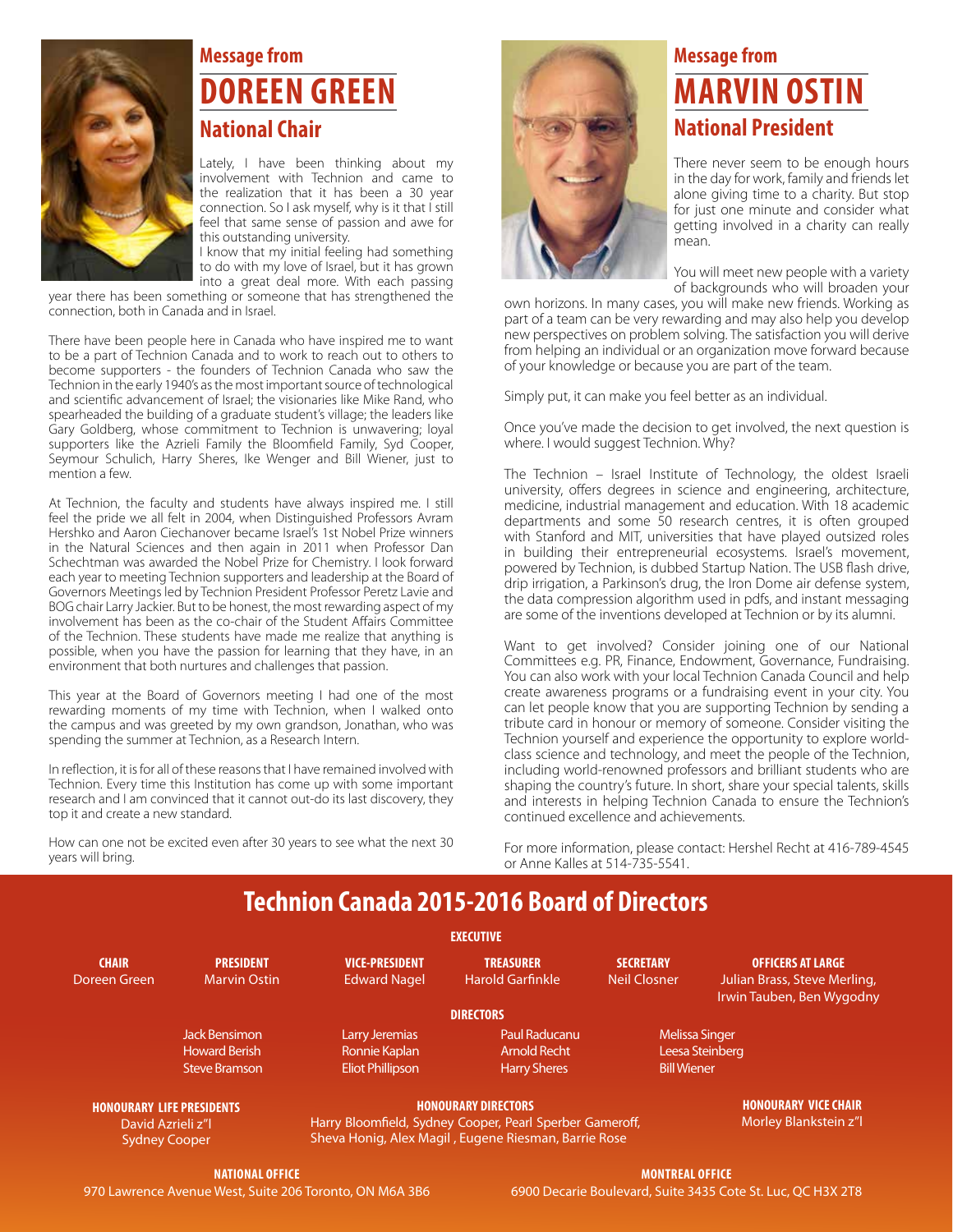## **Ontario Premier Kathleen Wynn'S Visit to Technion**

Premier Kathleen Wynne's five day Mission to Israel concluded with a visit to the Technion – Israel Institute of Technology. The Premier's delegation came to Technion to hear about three separate projects where the Technion and Ontario Institutions are already working on collaborative efforts.

The Premier was accompanied by the President of York University, Dr. Mamdouh Shoukri and VP Research and Innovation, Dr. Robert Haché for the signing of a Memorandum of Understanding between the two universities.

Since 2013, Technion and the Lassonde School of Engineering, at York University, have been engaged in cooperative efforts in a wide array of fields. Lassonde has hosted Technion Professors who have lectured and provided seminars to students on entrepreneurship and technology. The group toured the Technion Campus and met 18 of the Lassonde School students that are currently at the Technion for the third annual Lassonde School of Engineering's International Experience Trip.

Begun in 2014, the trip offers the Lassonde students an opportunity to spend three weeks in Israel experiencing the entrepreneurial eco-system, applying the venture creation process and learning while reflecting about themselves, and meeting people from many ethnically and religiously diverse backgrounds.

The Memorandum of Understanding will now open the door for expansion into new areas of research and collaboration in various engineering and scientific fields.

The Technion and the UHN's McEwen Centre for Regenerative Medicine led by Dr. Gordon Keller and the Munk Cardiac Centre's Dr. Barry Rubin are already engaged in a \$75,000,000 collaborative effort in the field of Regenerative Medicine. Started in 2013, this collaboration holds significant potential for the development of new cardiovascular devices and regenerative medicine therapies, innovations that will benefit not only residents of Canada and Israel, but the world. During the visit, UHN President Peter Pisters shared his thoughts on the collaboration. This was followed by a research update from Dr. Lior Gepstein, Head of the Laboratory for Cardiac Electrophysiology and Regenerative Medicine, Rappaport Faculty of Medicine. Prof. Gepstein is the leader of the Technion team in the joint venture between UHN and Technion.

Toronto Philanthropists, Gerald Schwartz and Heather Reisman were instrumental in supporting an incredible collaborative effort between the University of Waterloo and the Technion. Prof. Jean-Jacques Van Vlasselaer, Senior Advisor to the President – Strategic Initiatives, from The University of Waterloo discussed how the Technion-Waterloo Partnership is changing the way Quantum Computing is being conducted through joint research. Another area of collaboration is in the field of targeted drug delivery systems in the nasal area. Dr. Josué Sznitman, Director of the Technion Biofluids Laboratory and a member of the Technion's Faculty of Biomedical Engineering is part of a joint research project with Prof. Frank Gu, from the Faculty of Engineering at Waterloo and is also The Canada Research Chair in Nanotechnology Engineering.







Premier Wynne and Technion President, Prof. Peretz Lavie



Prof. Roy Kishony, Visiting Prof of Systems Biology, Harvard Medical School, Technion President, Prof. Peretz Lavie, Premier Wynne, Dr. Peter Pisters, President UHN



The Honourable Reza Moridi, Ontario Minister of Research, Innovation and Science, Premier Wynne, Technion President Prof. Peretz Lavie

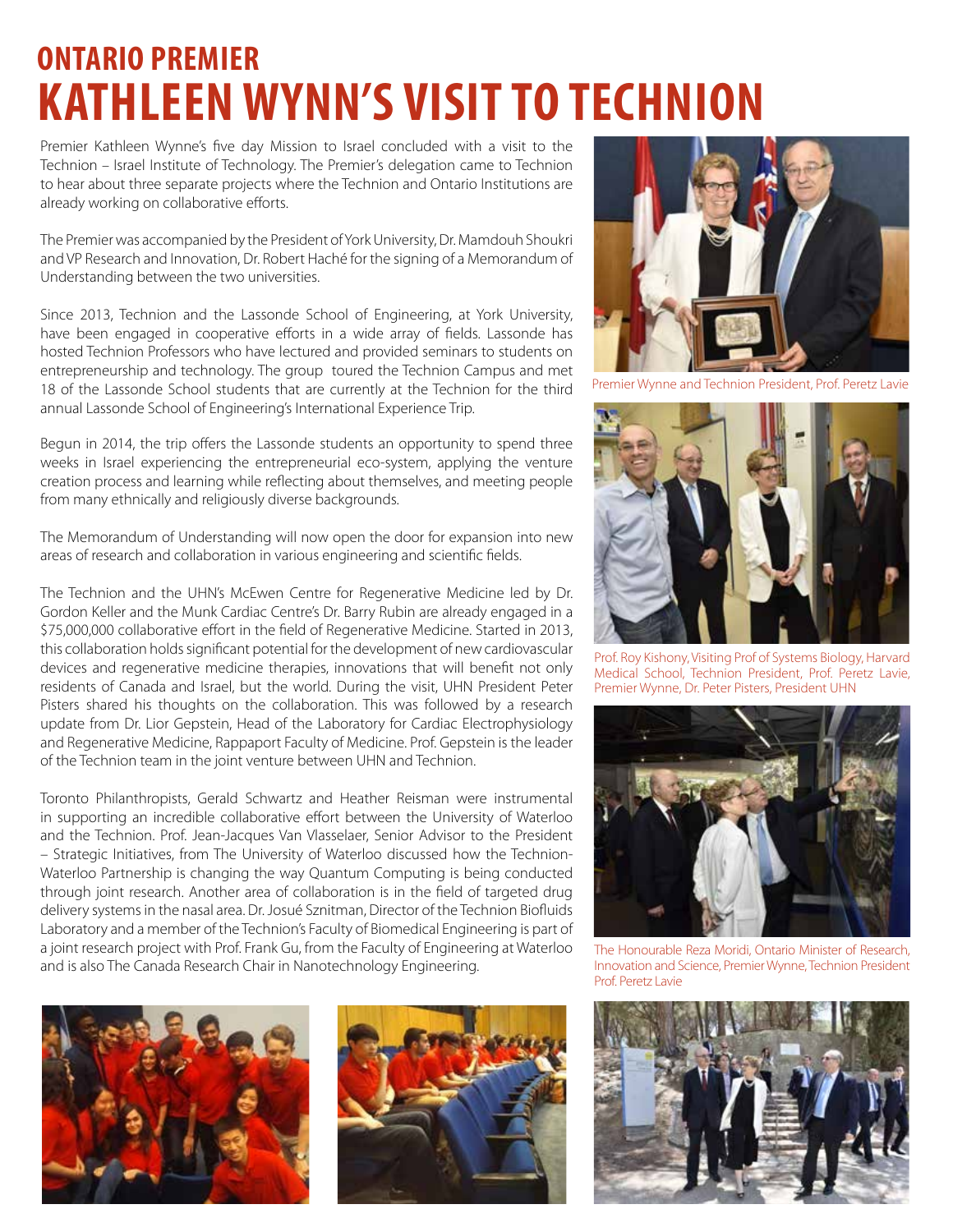# **TECHNION CANADA RECEIVES ACADEMIC PARTNER OFTHE YEAR**



On behalf of Technion Canada, National Development Director, Hershel Recht, received a 2016 Lassonde Award from Founding Dean Janusz Kozinski.

Technion Canada has been recognized by Lassonde School of Engineering as Academic Partner of the Year in recognition of their continuing support of Lassonde's students through international academic opportunities.

For the past three years groups of Lassonde students have had the chance to take advantage of Israel's entrepreneurial environment by studying for a few weeks L-R Hershel Recht and Janusz Kozinski **Australie Exercitor and Technion - Israel Institute of Technology.** Awards. "As a result of our partnership with Technion

Canada, we have been able to provide Lassonde students with truly unforgettable educational experience in Israel. They are the entrepreneurs of tomorrow because of the many skills they have learned at Technion," said Janusz Kozinski.

During these international programs, Lassonde students meet with local entrepreneurs, learn what it's like to build their own start-up and experience the rewards and challenges of ventures firsthand.

The award was announced earlier this year at the second annual L'Oscars 2016 Lassonde

## **TECHNION SCITECH PROGRAM** Technion's summer SciTech Program combines scientific research along with

cultural and social activities. It brings together outstanding students from around the world and is intended to challenge event the brightest students.



My name is Shauna Siegel and I am from Toronto, Ontario. I am 18, and I recently completed grade 12 at Westmount Collegiate Institute. I will be attending the University of Guelph for biomedical engineering in the fall.



I have always enjoyed going to school and learning. I am very passionate about biology and physics,<br>and I also enjoy and I also chemistry. When I heard about the opportunity at the Technion, I was very

excited that I would get to further my understanding of these topics while getting a real research experience before starting university. I think that the Technion offers a very unique experience to students. To be able to work in a lab while still in high school is such an amazing opportunity. I chose to apply to SciTech because it was an adventure that I could not say no to. I studied the effects of Ultra High Pressure Homogenization on the riboflavin concentration and the antioxidant capacity of milk.

The idea of going to the Technion for the summer was exciting for me. I had never been to Israel before, and I love meeting new people. To be able to travel across the world and meeting 60 other teenagers from around the world was a very intriguing idea.

In the lab, I learned basic lab skills that will help me in the future; as well I learned key principles about working as a research team. My team and I, along with our mentor worked fluidly and efficiently to get all of the work done. First, we took fresh unprocessed milk and homogenized it in pressures ranging from 50MPa-300MPa. We then took samples of it twice a day for about a week in order to obtain data at different shelf lives. After that, we performed a riboflavin test, using the centrifuge to isolate the water phase of milk and taking the riboflavin concentration in that phase. We also did an antioxidant test,

in which we diluted the milk and put it through a machine called the ORAC machine to test its antioxidant capacity. In the end, we learned that ultra-high pressure homogenization is actually more beneficial than pasteurization for milk processing. While the same amount of bacteria is killed, ultra-high pressure homogenization does not ruin the riboflavin and has a high antioxidant capacity. Without the intense heat that pasteurization puts on milk, proteins do not get denatured in ultra-high pressure homogenization resulting in higher protein content. Overall, our results were successful in finding a more novel way to process milk than pasteurization.

The highlight of this trip for me was meeting so many people from around the world. Every night after the labs, our amazing counsellors would run social activities for us, and on weekends we would go out and tour Israel. These evenings and weekends were experiences that I will never forget. From staying on a kibbutz in the North to going to Jerusalem, Masada and the Dead Sea, we saw a lot of Israel. I had never been, and I truly fell in love with it. I now have friends from all around the world, including America, Spain, Brazil, Israel, Nigeria, England, and China. Despite our distance, I can't imagine ever losing them.

I would recommend SciTech to anyone. It is truly a once in a lifetime experience.

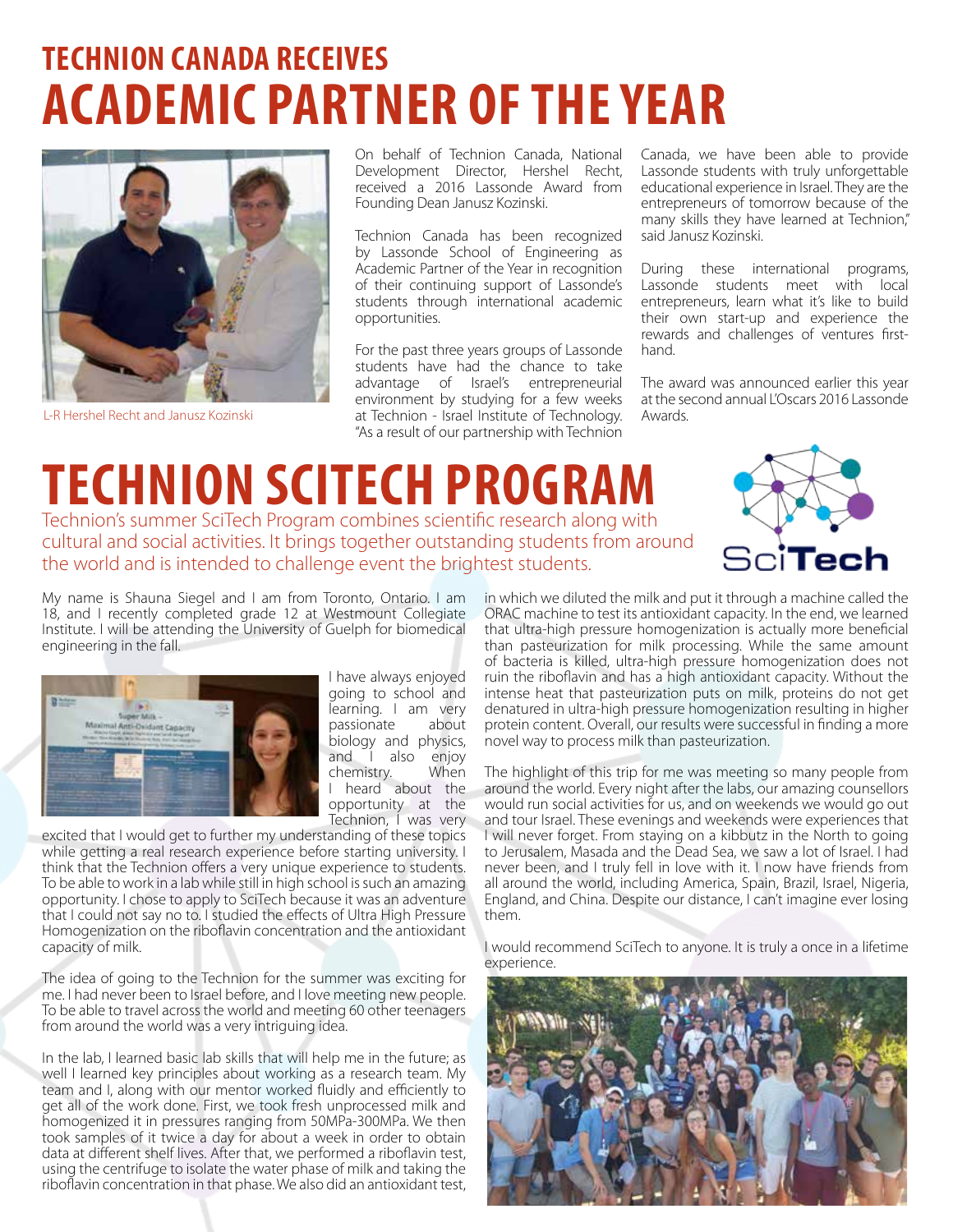# **Technion alumni**

Thanks to the rigorous and broad-based education students receive at the Technion, its graduates go on to create hightech start-ups, pursue novel scientific research and hold key management positions in companies across a variety of fields.

Today, Technion has over 90,000 graduates, and millions of scientists, students, entrepreneurs and citizens worldwide have been impacted by its work.

Technion Canada wants to enable you, as a member of this incredible group of alumni, to meet, network, share memories, create new ones, and stay connected to your alma mater.

Technion Canada's Alumni Committee in Montreal has been meeting to develop a list of Technion Alumni living in Montreal area. Alumni who will be contacted by a member of the committee to invite them to get involved - join the committee, attend an event, just get together and socialize. In fact one of the most enjoyable things about getting together is sharing memories and exchanging updates about what has happened in their lives since Technion as Meir Razi, shared some photos of his days at Technion.

If you are a Technion Alumnus and are interested in playing a role in developing a strong Technion Alumni community in Canada, contact Paul Raducan at paulrad46@gmail.com.



Technion Alumnus, Meir Razi, in the Technion Chemistry Lab in 1967

#### **Leaving a Legacy Gift** A gift with lasting meaning



Dr. Allan Stone died suddenly on July 28, 2016 in Owen Sound, Ontario.

Dr. Stone was born in Cleveland Ohio in 1944. He obtained his Bachelor of Arts degree from the University of California at Berkeley, and his medical degree from Case Western Reserve University, in Cleveland. Dr. Stone then moved to Toronto, Ontario to complete his medical training. For some years he had a medical practice in Meaford, Ontario, before moving to Owen Sound, Ontario.

Dr. Stone was a benefactor to programs in several universities and was a long-time supporter of the Technion dating back to 1984. He and his brothers and sisters, who reside in the States supported several projects at Technion.

 Dr. Stone's dedication to the continuation of top scientific research, as conducted at the Technion, was among his top priorities. Dr. Stone's bequest to the Technion will go specifically to assist the research he felt was most important.

A soft spoken man with a love for Israel and his own community of Owen Sound he will be sorely missed by those around him.

# **Technion Canada Rosh Hashanah Cards**

Technion Canada tribute cards let you share warm wishes with family and friends this Rosh Hashanah and provide a meaningful gift at the same time.



To ensure that your cards will arrive in time for Rosh Hashanah, please submit your order as soon as possible.

To send your personalized Rosh Hashanah greetings to family and friends and support Technion - Israel Institute contact Judy at 1-800-935-8864 or judy@technioncanada.org

Minimum donation for an individual card is \$18 or \$10 / card for orders of 10 or more.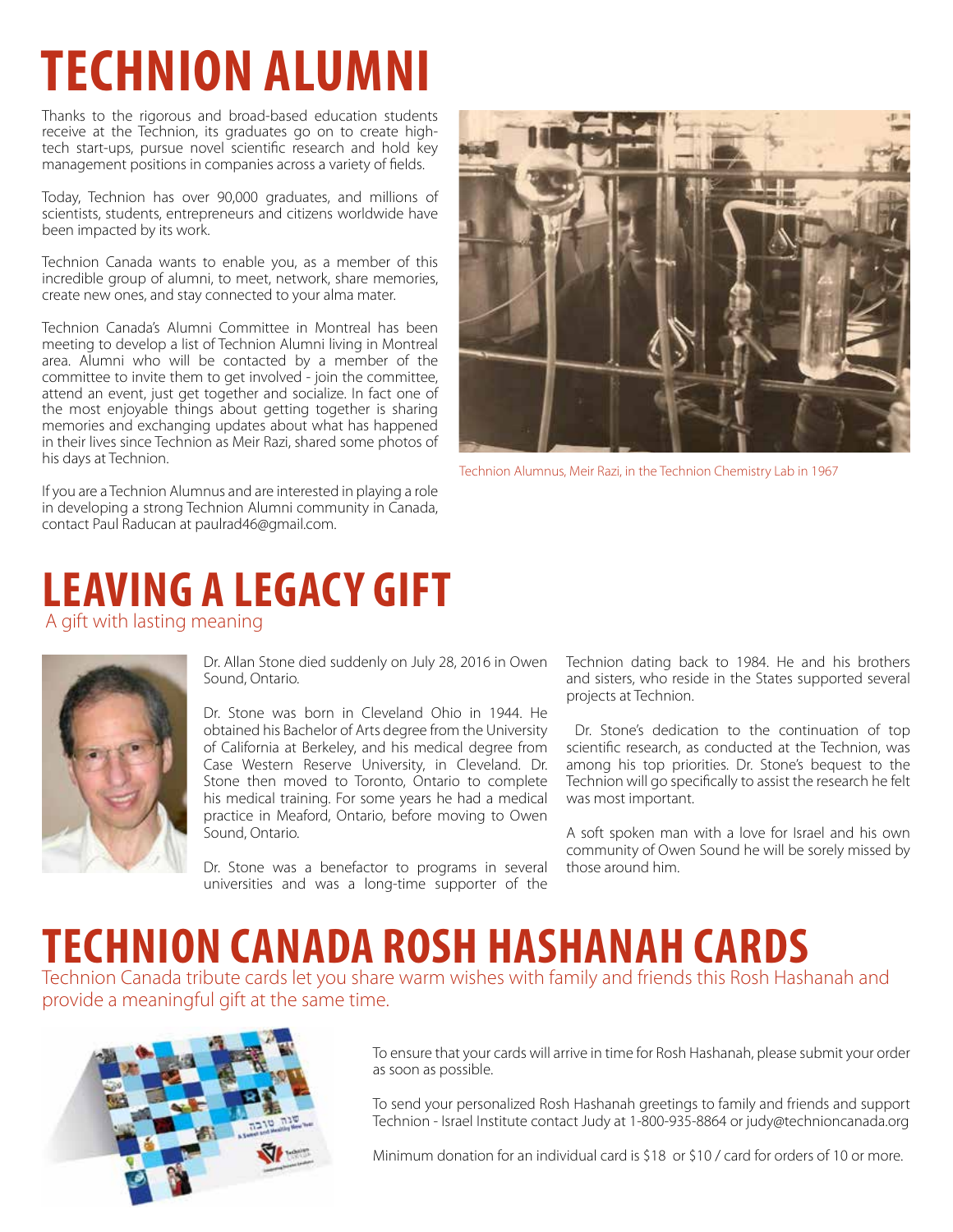# **TECHNION BOARD OF GOVERNORS MEETINGS 2016**

Dr. Sam Weiss, of Calgary, deliversthe closing academic lecture





Dr. Sam Weiss and Technion President, Prof. Peretz Lavie

The closing academic lecture of the 2016 Technion Board of Governors Meetings was delivered by Dr. Sam Weiss, our friend and partner at the Hotchkiss Brain Institute, of the University of Calgary. Sponsored by the Adelis Family Foundation, this incredible presentation examined new methods of treating neuro-degeneration. Over the last 18 months, discussions have been held about solidifying and growing a tri-partnership between the Hebrew University, Technion and Hotchkiss. The idea being that by integrating the research of foundational scientists, clinicians who work with patients, technical experts and population health researchers, the HBI is going beyond scientific discoveries to improving lives. The HBI aims to achieve internationally recognized key discoveries and transformative clinical research in the neurosciences and mental health

## neurosciences and mental health. **academic awards**

#### uzi and michal halevy innovative applied engineering award and research grant



Prof. Matthew Suss, Joel Rothman, Prof. Wayne Kaplan

Technion Canada takes special pleasure in congratulating Assistant Professor Matthew Suss on being awarded the 2015/16 "Uzi & Michal Halevy Award for Innovation Applied Engineering" for his research paper "Fluidized bed electrodes for dendrite-less flow batteries". The award was presented by Joel Rothman, Chairman of the American Technion Society and Prof. Wayne Kaplan, Technion Executive Vice President for Research.

Prof. Suss, who grew up in Montreal, directs the Laboratory for Energy and Environmental Innovations at the Technion. He obtained a BEng in Mechanical Engineering from McGill University, M.Sc. and PhD in Mechanical

Engineering from Stanford University. From 2010-2013, Matthew was a Lawrence Scholar at Lawrence Livermore National laboratory and from 2013-2014 a Postdoctoral Associate in Chemical Engineering at MIT.

Currently, Matthew is an Assistant Professor, Horev Fellow and Alon Fellow at Technion, a team leader at the Israel National Research Center for Electrochemical Propulsion , and a leader in energy science at the Grand Technion Energy Program. Matthew is lead or coauthor on 17 submitted or published papers, lead or co-inventor on 6 patents.

#### cooper award for academic excellence



The Cooper Award for Academic Excellence was created through the generous donation of Dr. Stephen Cooper of Pembrooke Ontario.

The 2016 award was presented to Professor Amir Yehudayoff of the Faculty of Mathematics and to Professor Eran Yahav of the Faculty of Computer Science. The presentation was made by Prof. Hagit Attia, Technion Executive Vice President of Academic Affairs and Doreen Green, Chairman of Technion Canada.



Prof. Amir Yehudayoff, Doreen Brown, Prof. Eran Yahav, Doreen Brown, Prof. Hagit Attia

Prof. Hagit Attia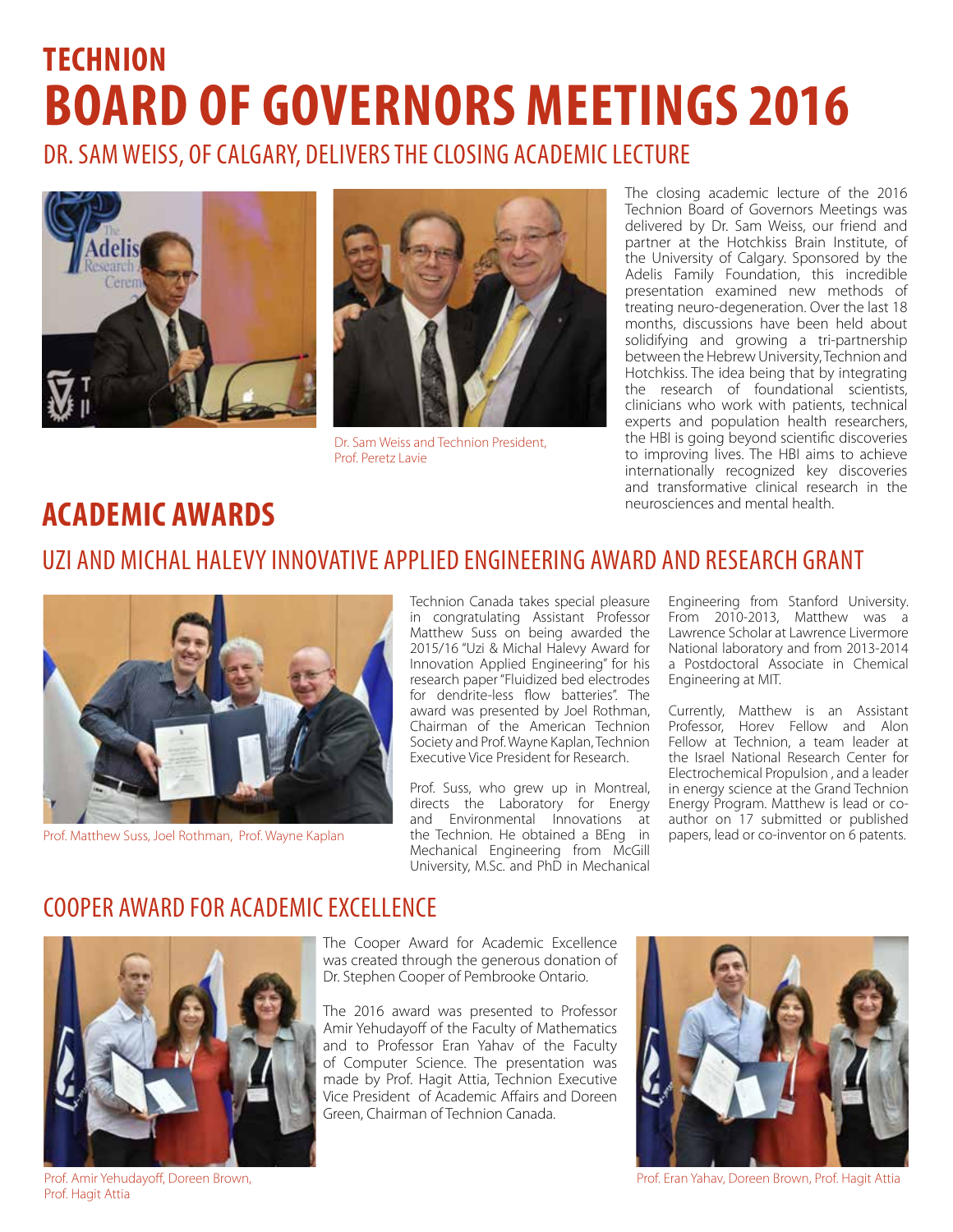# **TECHNION BOARD OF GOVERNORS MEETINGS 2016**

## **Exercise Equipement dedication**

Before a gathering of family and friends, Ronnie (Technion Canada Alberta Regional Director) and Dvora Kaplan, of Calgary, were honoured during the dedication of an Exercise Park in memory of Ronnie's late brother Avraham z'l. Physical fitness is an important part of the student experience and the new equipment is one of many exercise areas around the campus, will be greatly appreciated by both the Technion student body and staff.



L-R Technion Alumni, Ronnie and Dvora Kaplan, Prof. **EXTREMINION WARNING WAS COVERT OF A LIGHT CONDUCT** Ronnie Kaplan<br>Morris Eisen, and Prof. Boaz Golany Ronnie Kaplan





## **ND TUNNEL RENOVATION**



Leesa Steinberg in the Wind Tunnel Control Room L-R Marvin Ostin, Doreen Green, Leesa Steinberg Prof. Boaz Golany, Technion VP, External L-R Marvin Ostin, Doreen Green, Leesa Steinberg & Melissa Singer

Relations and Resource Development and Leesa Steinberg

Wind tunnels are used to test new shapes and materials in different flight scenarios and to better understand how objects move through the air at various speeds, heights, and other conditions. Testing objects in wind tunnels during the design and development stages can help researchers improve the engineering design and development of aircraft, aircraft parts, and various airborne and flying objects that are crucial for Israel's defense systems. Wind tunnels are also used in

aerodynamic research combined with theoretical analysis. Hence, the Technion which possesses Israel's only University based Wind Tunnel was in need of renovation of its control room. Congratulations and a sincere thank you to our Board Member and friend, Leesa Steinberg of Montreal for her very special gift for the renovation of the Wind Tunnel Control Room in the Faculty of Aerospace at the Technion.